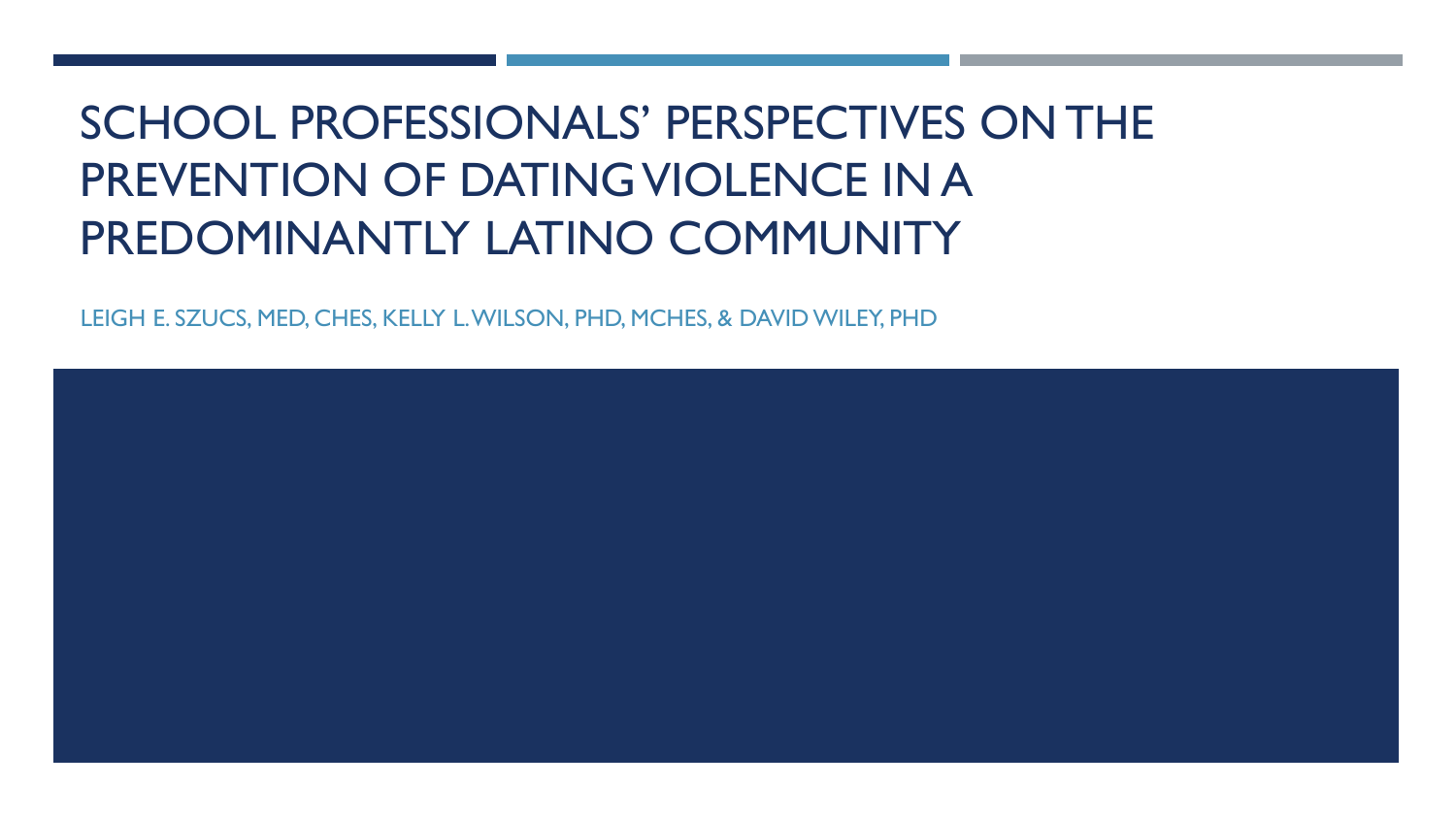## ACKNOWLEDGEMENTS

- *We acknowledge the efforts of Mary Woody with this study.*
- The project described was supported by a grant from the Paso del Norte Health Foundation. *Its contents are solely the responsibility of the authors and do not necessarily represent the official views of the Paso del Norte Health Foundation.*

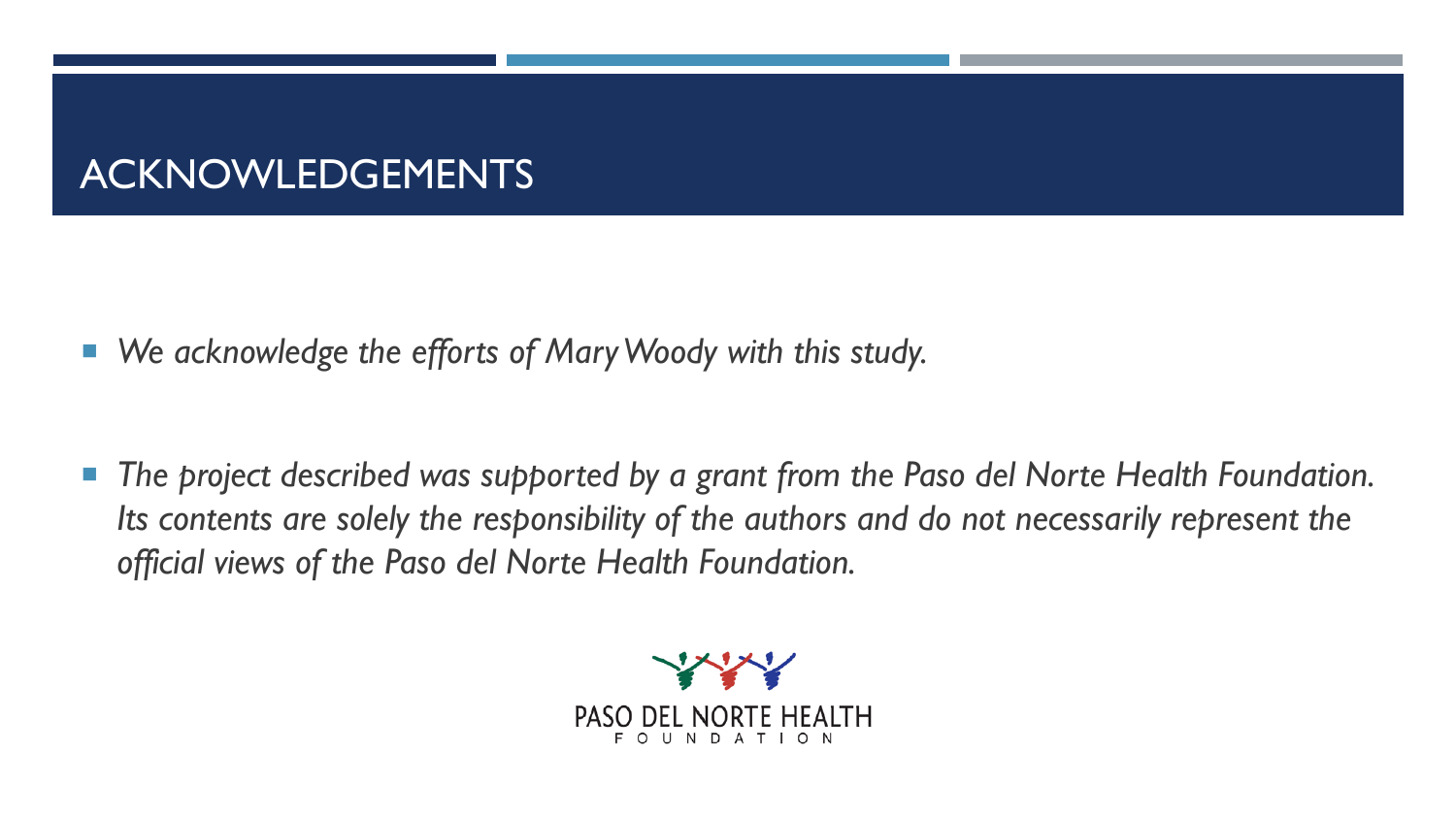### PRESENTATION OBJECTIVES

- Upon completion of this presentation, the learner will...
	- **If Identify themes in school personnel responses about the need to support dating violence prevention in their community's** schools.
	- **Describe trends and associations in the responses from school personnel on ways to improve dating violence behaviors** among adolescents in their communities.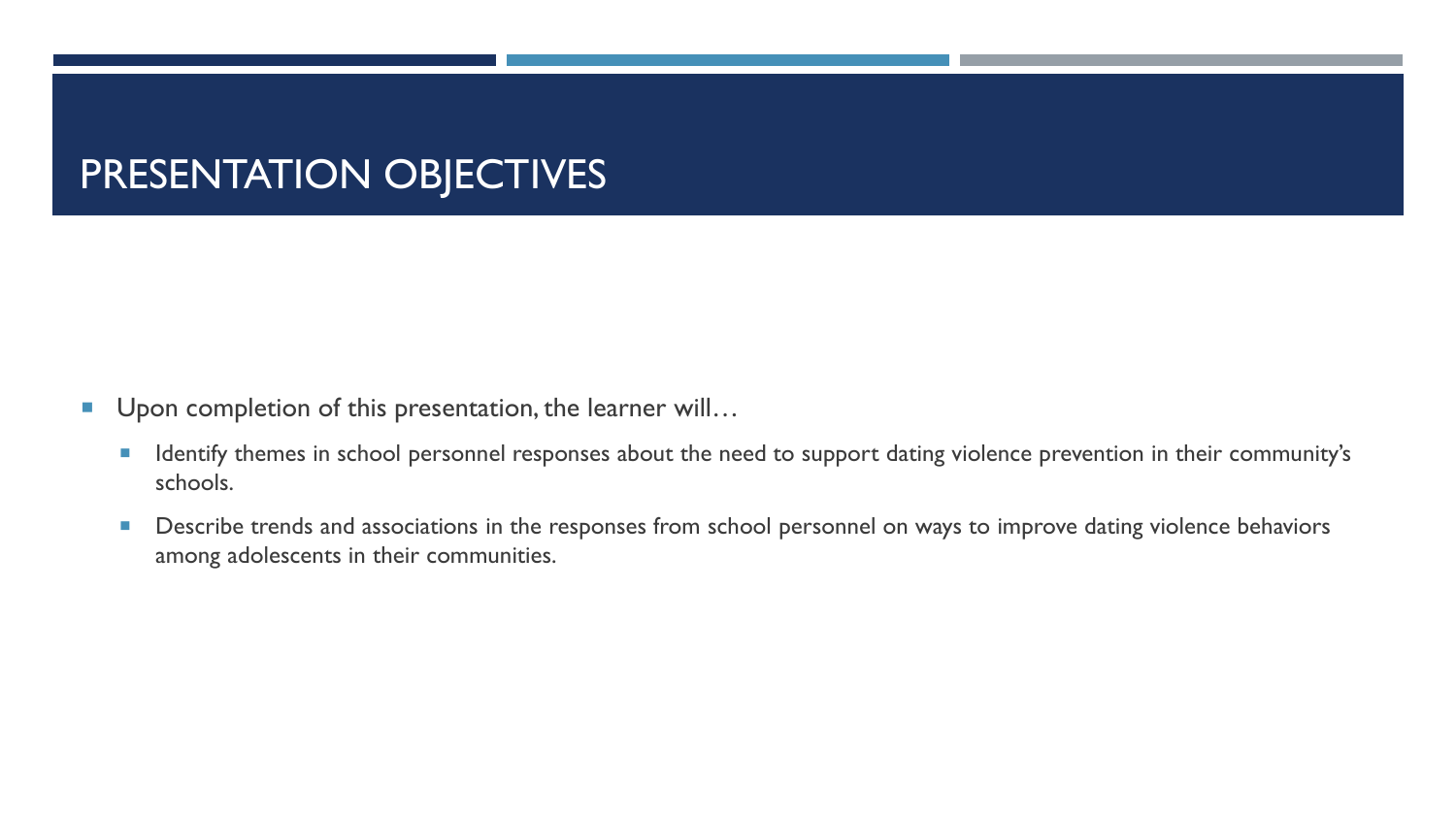# ADOLESCENT DATING VIOLENCE

- Dating violence is defined as the physical, sexual, psychological, or emotional violence within a dating relationship, including stalking.
	- Also known as, *Relationship abuse, Intimate partner violence, Relationship violence, Dating abuse, and Domestic abuse/violence*
- $\blacksquare$  It can occur in person or electronically and might occur between a current or former dating partner.
- According to the CDC's 2013 YRBSS, approximately 10% of high school students reported physical victimization and 10% reported sexual victimization from a dating partner in the 12 months before surveyed
- Consequences of dating violence
	- **Symptoms of depression and anxiety**
	- Engagement in unhealthy behaviors, such as tobacco and drug use, and alcohol
	- Involvement in antisocial behaviors
	- Thoughts about suicide

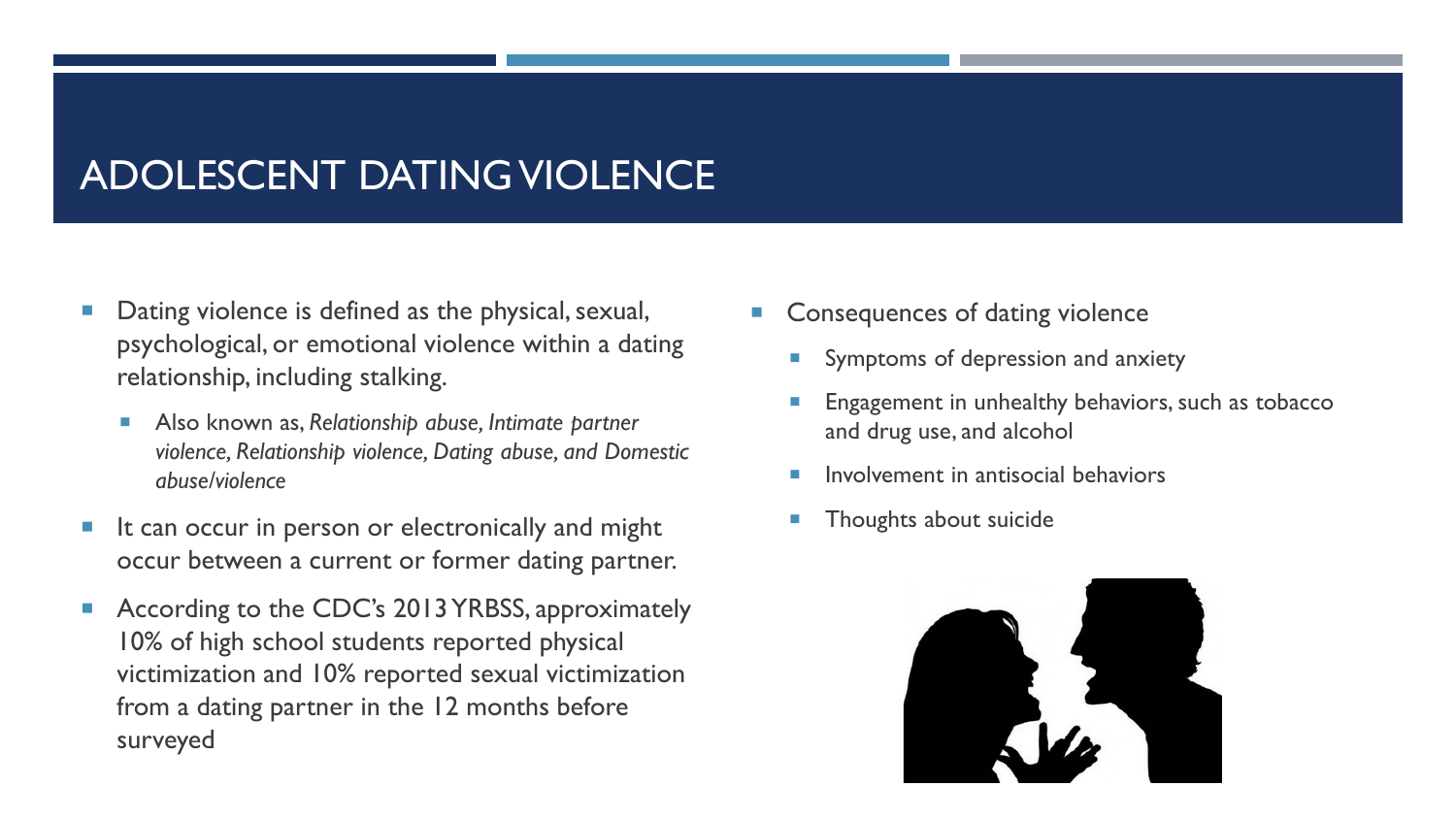# ADOLESCENT DATING VIOLENCE AMONG LATINO(A) POPULATIONS

- **Latinos currently represent the largest and one of** the fastest growing groups in the United States
- **EXTE:** Literature describing intimate partner violence is well situated, however, a gap in understanding dating violence among Latino adolescents currently exists
- According to the CDC's YRBSS (2011), Latino youth reported physical dating violence victimization incidence rates of 11.4%, lowered than African American peers (12.2%), but higher than fellow Caucasian youth (7.6%)



- An important consideration in studying dating violence among Latino youth is the role of cultural
	- *Familism* (The needs of the family are more important and take precedence over the needs of individuals)
	- *Acculturation* (The process of adopting the cultural traits of social patterns of another group)
- Such factors may impact both *psychological outcomes* for victims and their likelihood and patterns of *seeking help*
- Informal help-seeking, such as going to family or friends, is much more common than formal helpseeking for both Latino and non-Latino adolescents
	- Latino youth may be especially unlikely to seek help, due to their limited English proficiency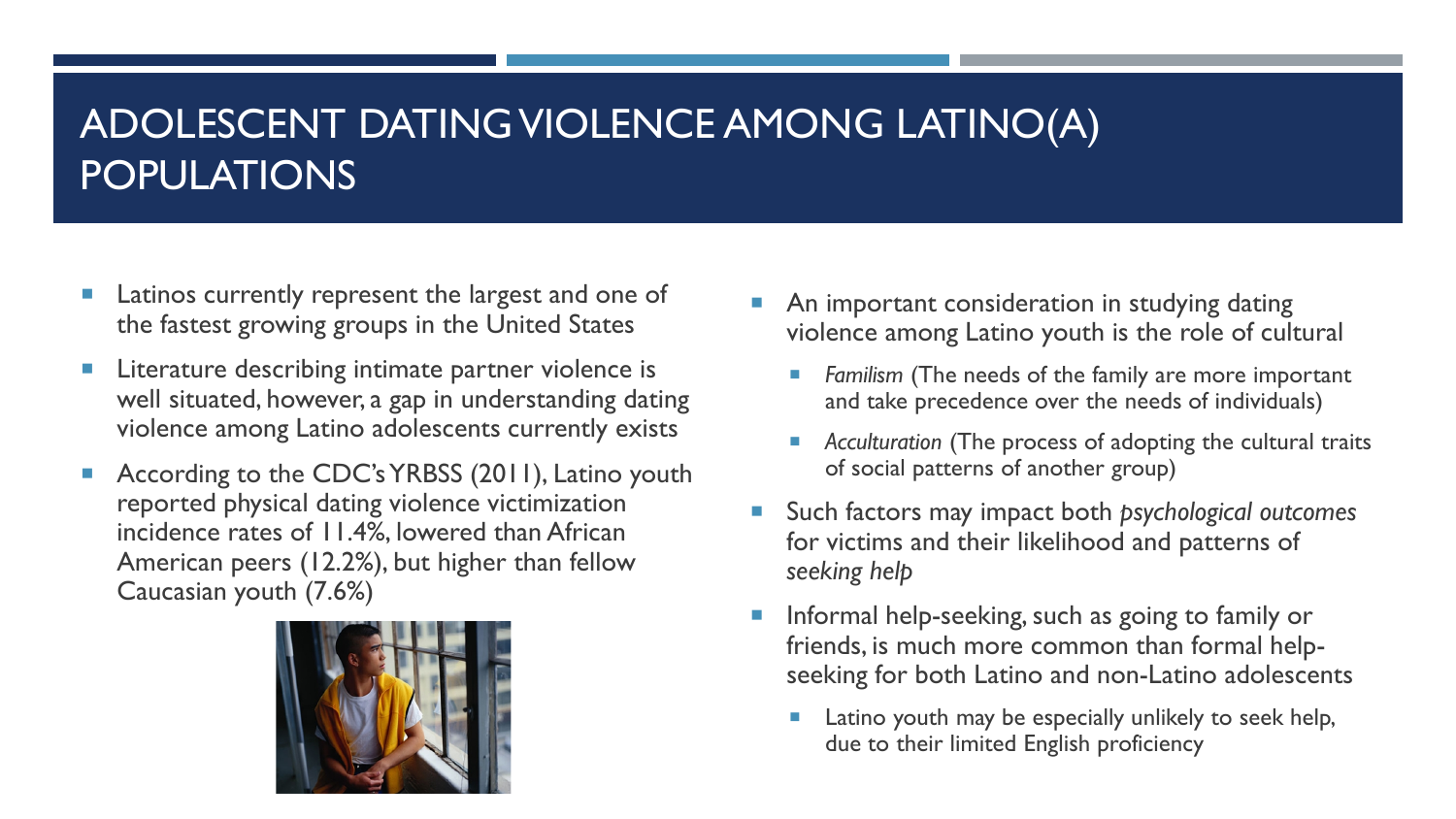## ADOLESCENT DATING VIOLENCE PREVENTION

### The Role of School Health Professionals

- **Advocate for DVP Programs**
- **Lead and implement DVP Programs**
- **Assess and evaluate the need for DVP programs**

### Current Curriculum and Program Models

- Some effective school-based programs change norms, improve problem-solving, and address dating violence in addition to other youth risk behaviors, such as substance use and sexual risk behaviors
- **E**vidence-Based Interventions (EBI) or practice-informed list
- **Demonstrated positive impact on teen dating violence** prevention through supporting evidence and peer-reviewed studies
- CDC compiled Dating Violence Prevention Initiative List *(Respect Works and Dating Matters)*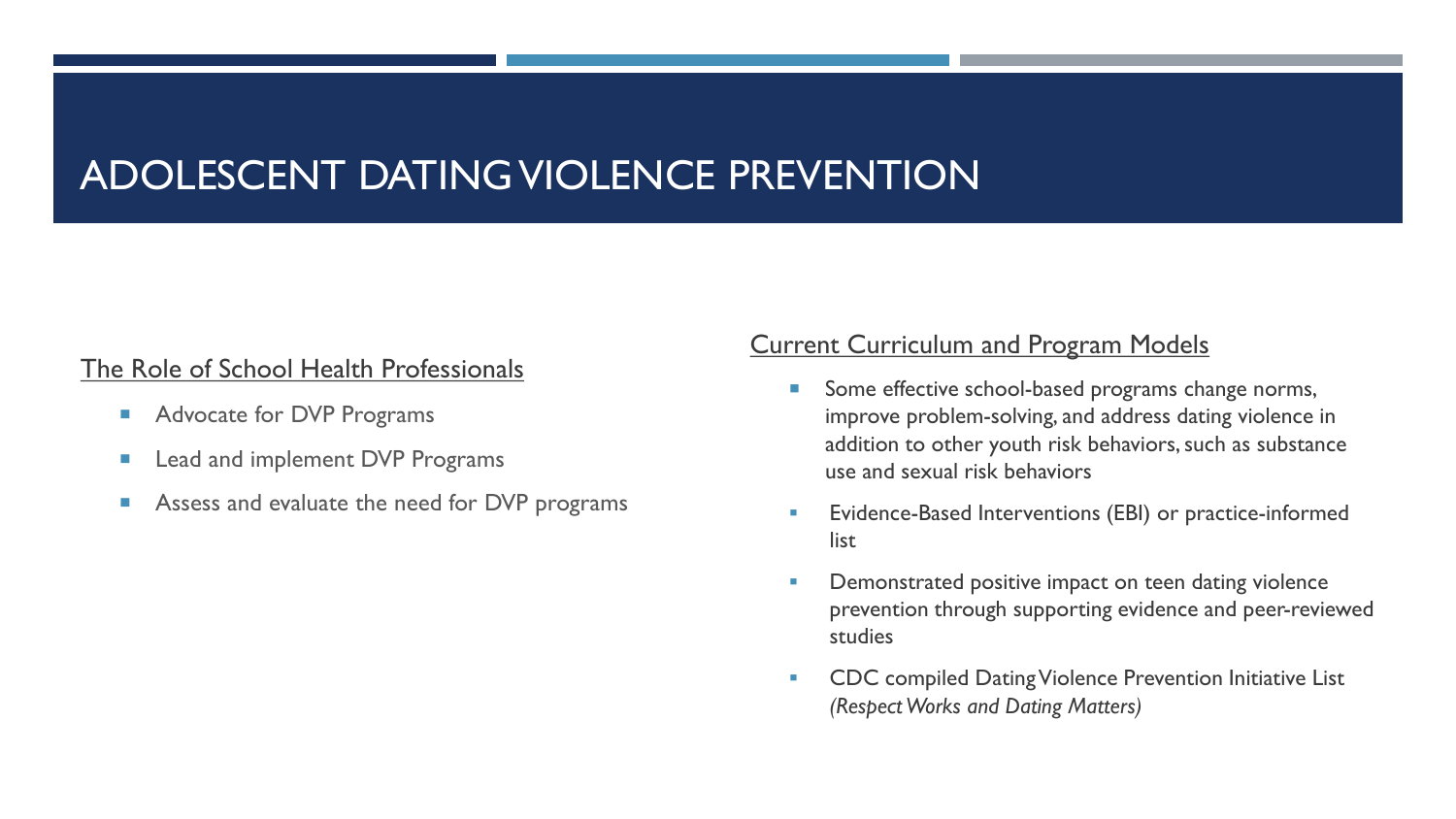# STUDY PURPOSE

- *THE PURPOSE OF THE STUDY WAS TO UNDERSTAND SCHOOL PROFESSIONALS' PERCEPTIONS OF THE IMPACT DATING VIOLENCE HAS ON YOUTH AND ADOLESCENTS IN THEIR COMMUNITY.* 
	- Insight from this target population was needed to better understand what information is already being delivered in the region's schools related to dating violence and what school professionals' believed adolescents should be learning about this topic.
	- Study was sanctioned as a needs assessment to aid in further development of a curriculum supplement supporting local school districts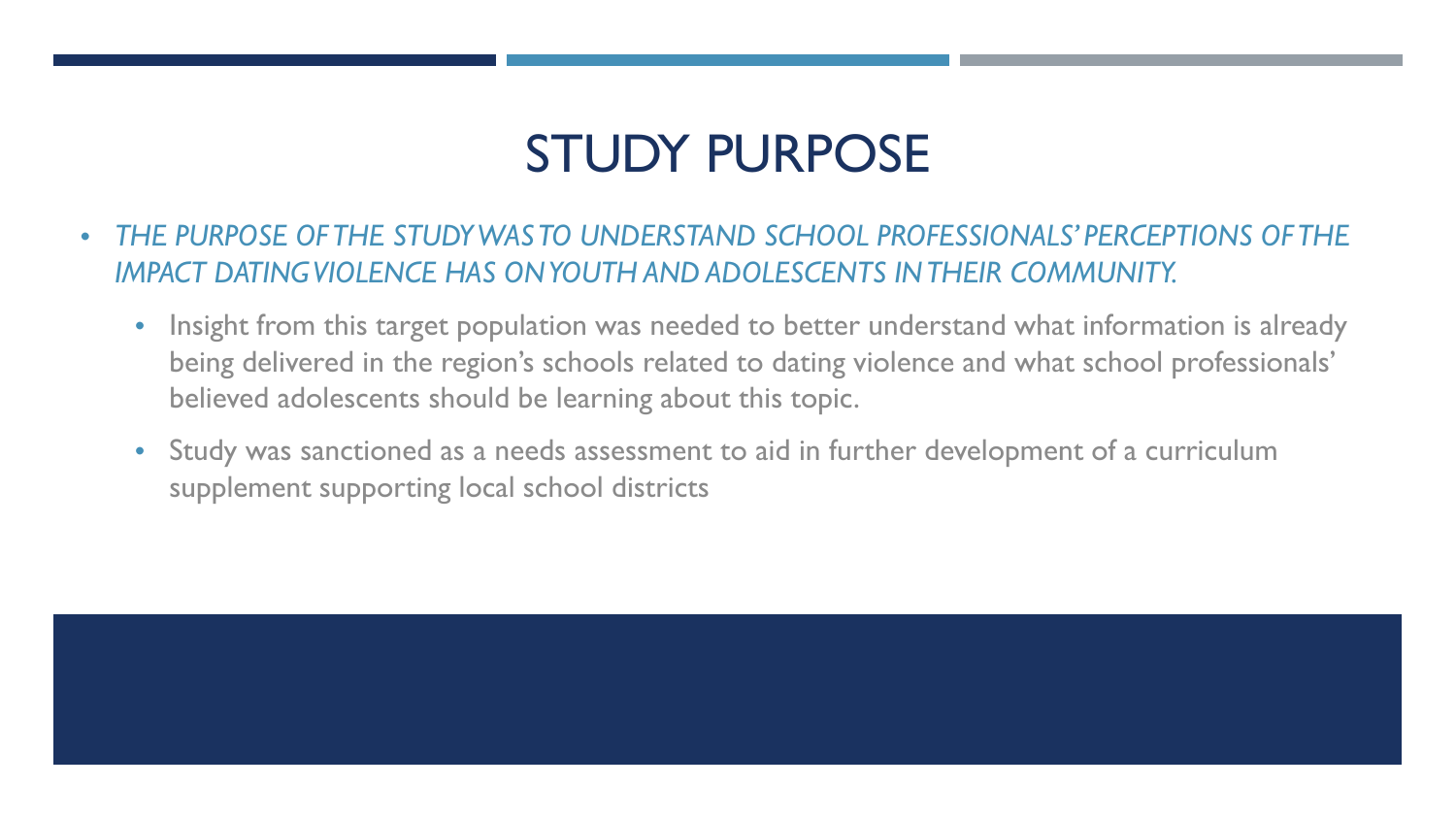### **METHODS**

- During the Spring of 2015, participants (n=141) were recruited from a large rural and urban geographic area surrounding El Paso, Texas
	- **The region spans from the southeast corner of New Mexico (Deming, NM) to the rural** areas east of El Paso, Texas
- **Youth** (*middle/high school students*), **Teachers** (*those most likely to teach curriculum supplement*), and **School Health Professionals** (*school nutrition personnel, custodians*), and **Parents** (*volunteers*) participated in the facilitated discussions (n=14) through the duration of the study
- **Unique to this presentation, are the responses specifically from the individuals** representing school health professionals (n=43)
- Goal of the facilitated discussions was to develop an in-depth understanding of *facilitators and barriers for dating violence prevention initiatives within the schools*



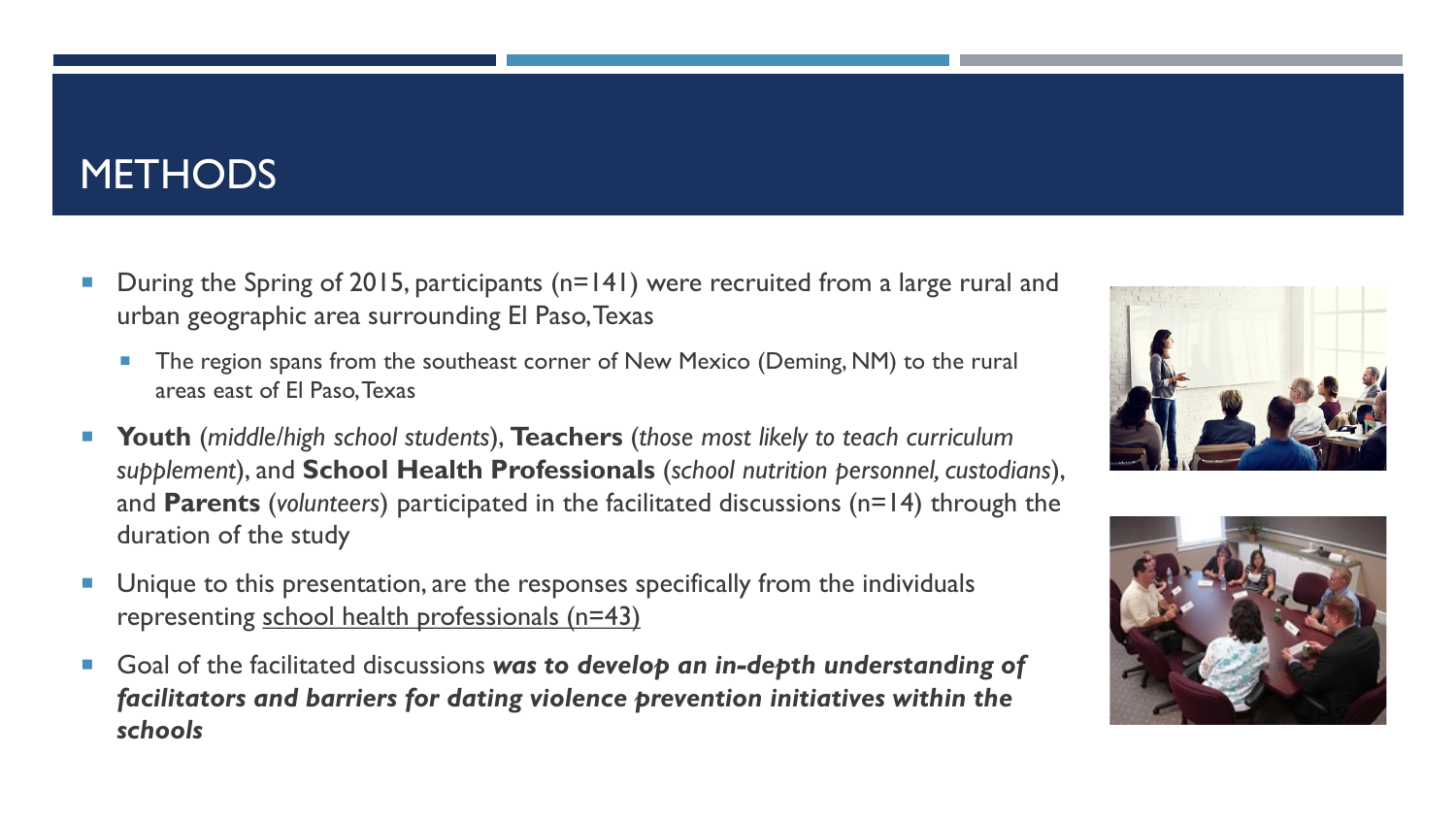## **METHODS**



- **Participant consent was obtained**
- **Across multiple school campus sites**
- **Lasted approximately I hour**
- **Semi-structured interview guides to direct discussion among participating school** professionals
- **Two person research team** 
	- One facilitator and One note taker
- **The data were transcribed, coded, and analyzed for emergent themes by the** research team

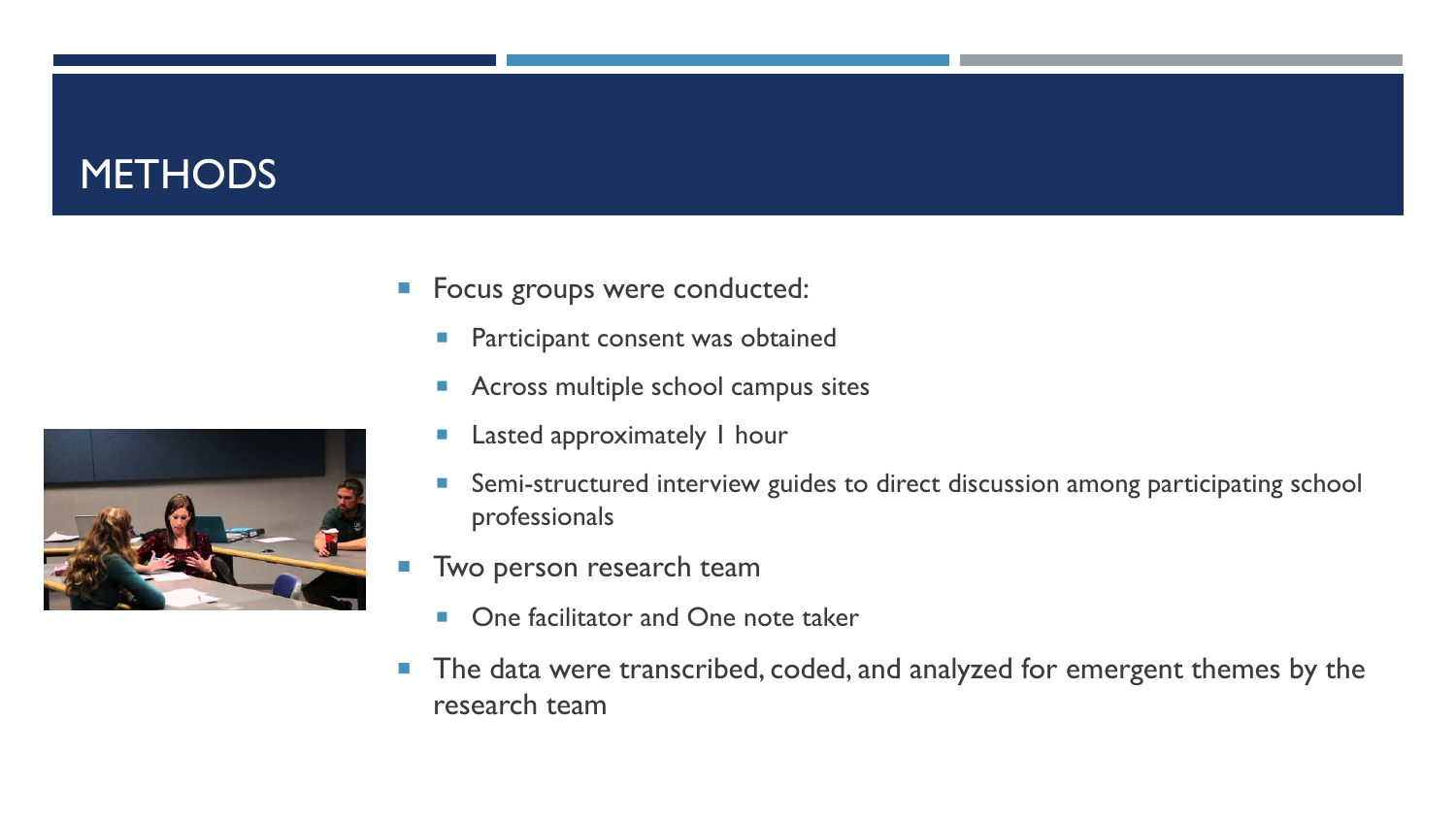# SAMPLE FACILITATED DISCUSSION QUESTIONS

#### **1. WHAT ARE STUDENTS LEARNING IN SCHOOL ABOUT DATING VIOLENCE?**

What do students learn out of school about dating violence?

#### **2. DO YOU EVER HEAR THE STUDENTS TALKING ABOUT DATING VIOLENCE? WHAT DO YOU/HAVE YOU HEARD?**

In your role, what could you do to intervene?

Should you intervene?

Do you have a way to educate students about dating violence prevention?

#### **3. WHEN LEARNING ABOUT DATING VIOLENCE PREVENTION, WHO DO STUDENTS WANT TO LEARN FROM?**

**4. WHERE DO YOU CURRENTLY GET INFORMATION ABOUT DATING VIOLENCE PREVENTION?**

#### **5. DO YOU THINK SCHOOL PERSONNEL SHOULD BE TRAINED ON DATING VIOLENCE PREVENTION?**

What kind of training do you need if you were asked to intervene with a dating violence situation?

How long should this training be?

What would make school personnel want to come?

#### **6. DO YOU THINK PARENTS SHOULD BE TRAINED ON DATING VIOLENCE PREVENTION?**

What kind of training do you need if you were asked to intervene with a dating violence situation?

How long should this training be?

What would make school personnel want to come?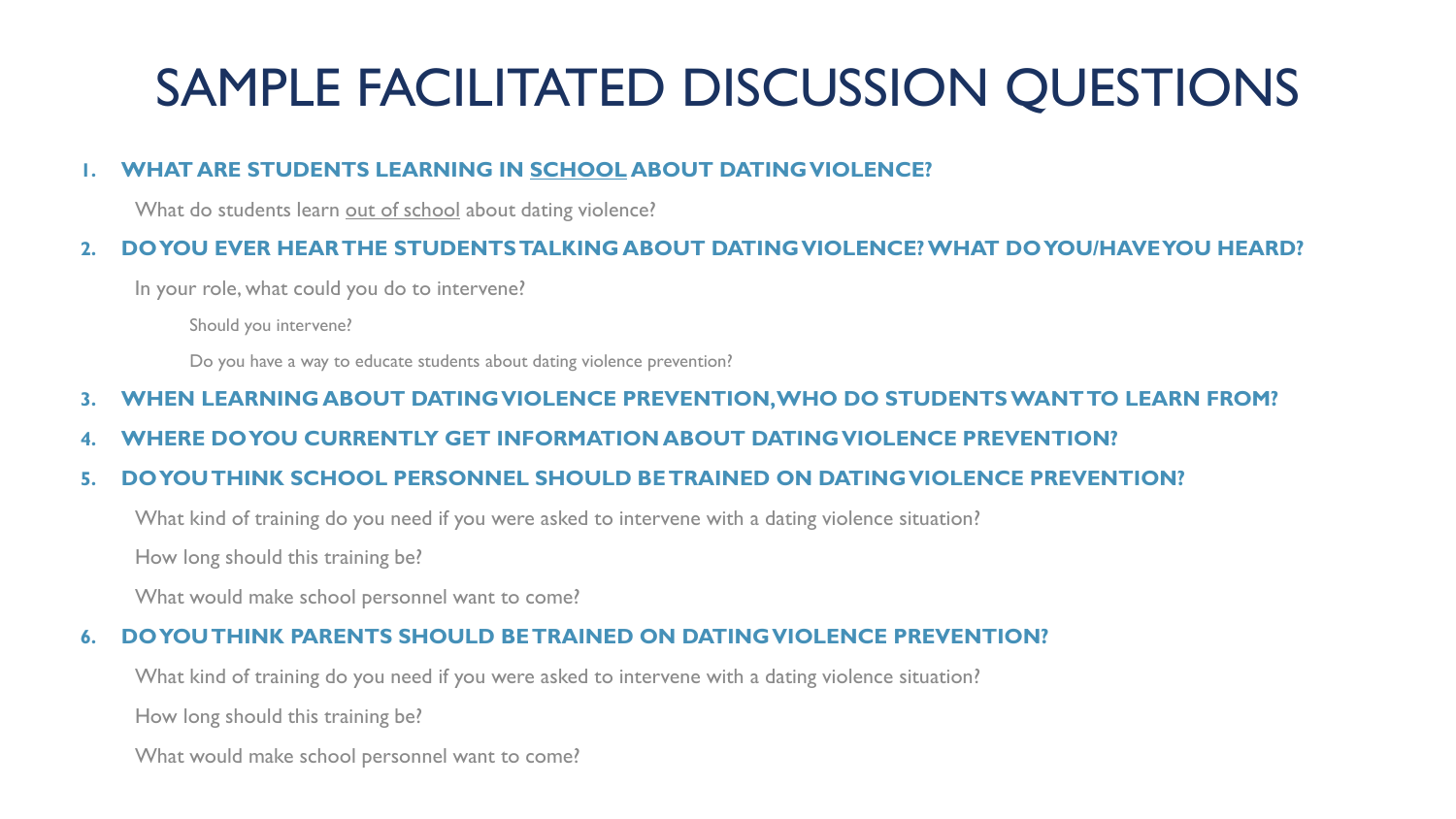### PARTICIPANT DEMOGRAPHICS



• N=5

• District Administrative Assistants, Middle/High School Health Educators



El Paso Independent School District (ISD)

 $\overline{\bullet}$  N=25

• 6 -12 Educators, Nutrition Services Personnel, Custodial Staff, District Counselors

|  | So |
|--|----|
|  |    |
|  |    |

### corro Independent School District (ISD)

 $l = 13$ 

• Middle/School Educators, School Parent Volunteers, High School Counselors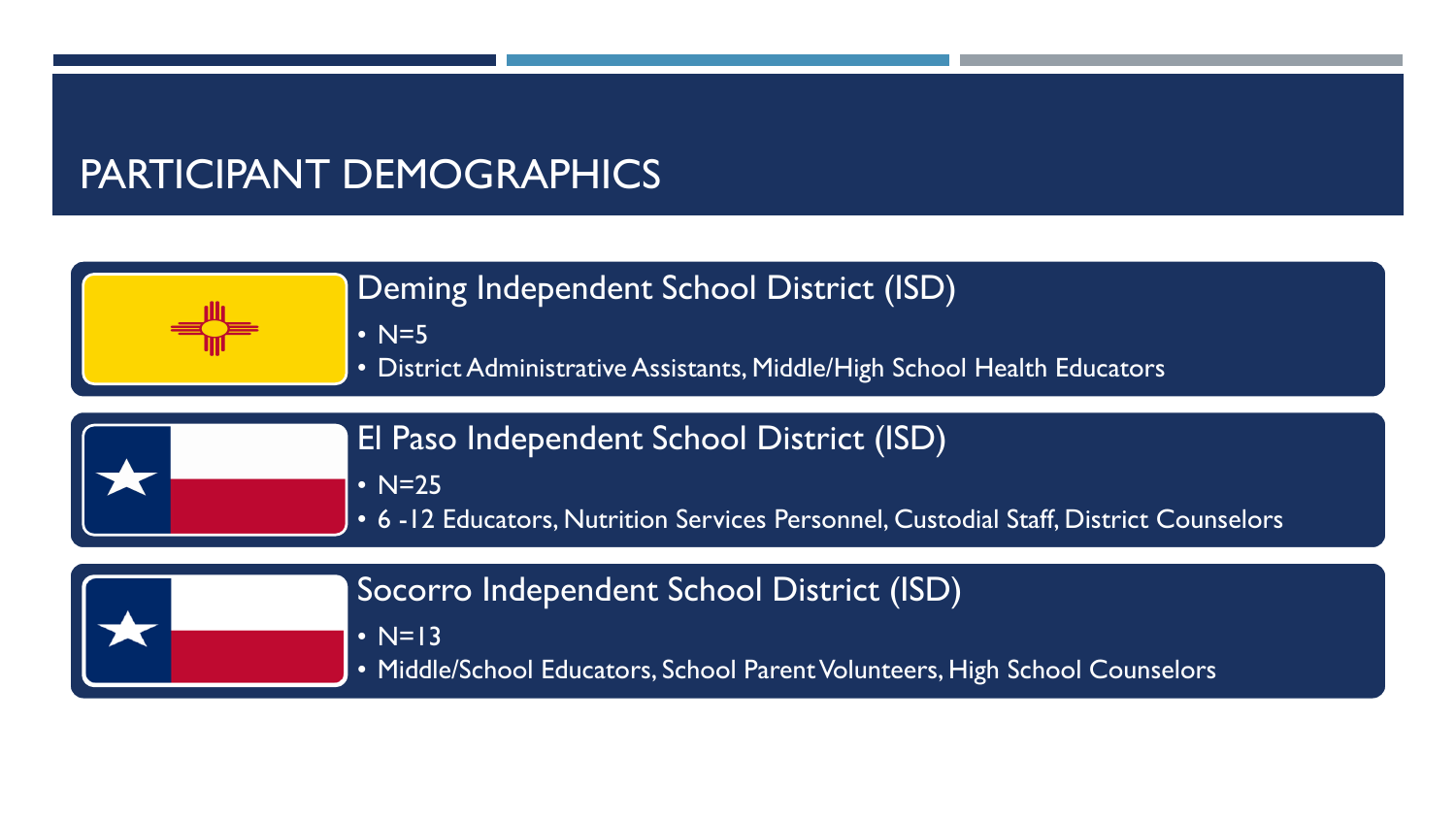### **RESULTS**

### **Reflections from the school health professional's perspective**

- **Tracking and Assisting Students** 
	- **Early intervention and tracking of students who are showing signs of violence in the home might be a good idea for primary prevention**
	- Do not have an immediate point of contact to seek help for students; however, they were all willing to step in
	- **They believe that helping students find out 'who they are' is an important first step in talking about/educating on dating violence prevention**
- **Need Additional Training Experiences** 
	- The group felt underprepared in their knowledge and skills related to dealing with adolescent/teen dating violence
	- Feel training of all school personnel (specifically those working directing with students) was critical; to be done at the beginning of the year
	- Most agree that a summer day training on how to report DV/signs of it would be best for helping them to know what to do
- Need for Updated Curriculum/Classroom Materials
	- **Posited textbook and school resources need to be updated. They have some existing sources (i.e., Big Decisions, outside speakers) but need to** better incorporate technology and create stuff for all teachers to use for implementation.
	- Feel that dating violence content can be cross-curricular and contribute to a '*global education*' for all students
	- Discussed importance of integrating technology and relevant medias into lessons to connect with students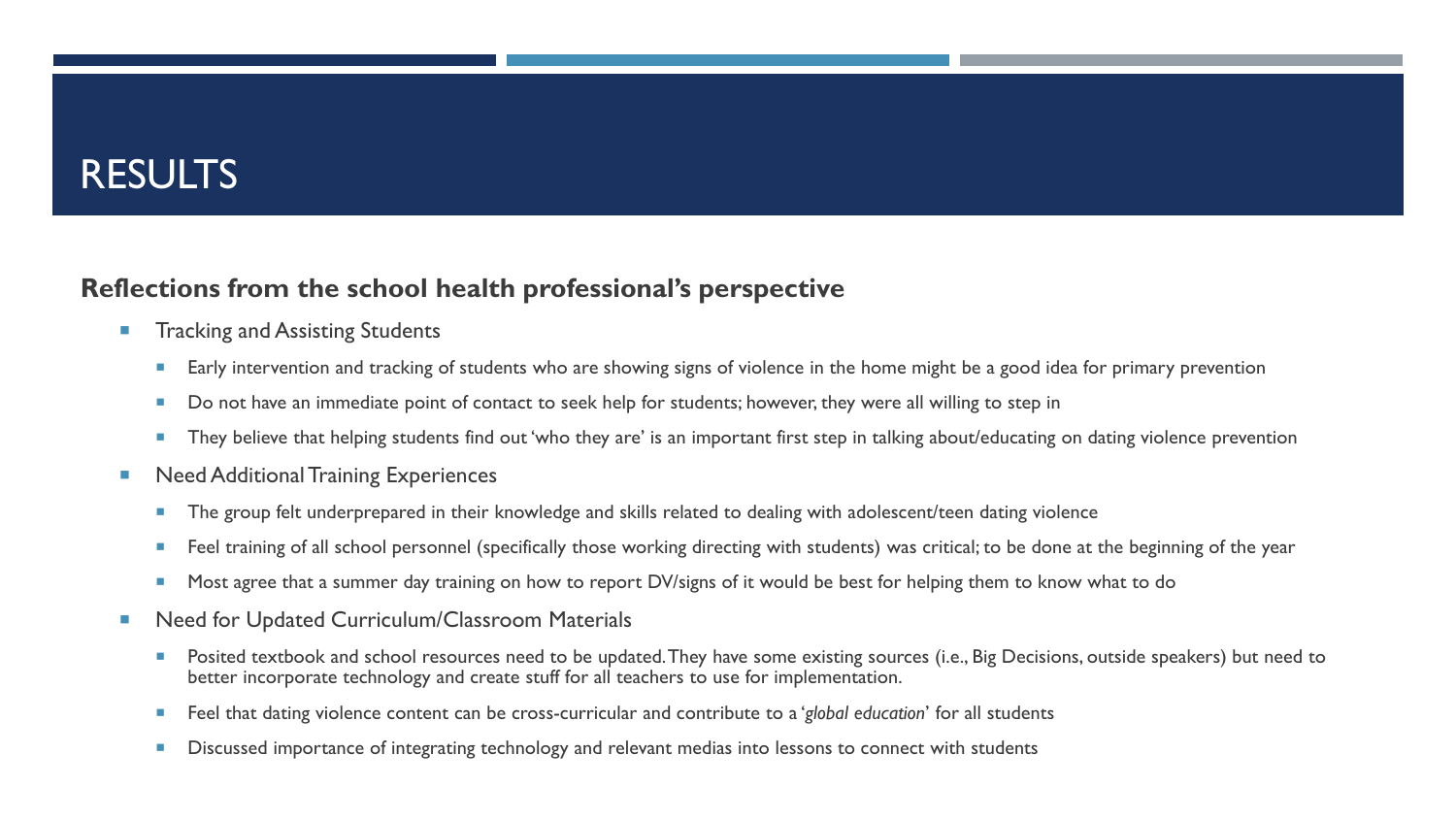### RESULTS

### **Reflections from the school health professional's perspective**

- **Lack of Administrative Support** 
	- Reported lack of supported by their administration at some of the schools and fear intervening with students will result in retaliation
	- Some participants unsure of the protocols for reporting any types of negative behaviors
- The Role of Parents & Home Environment
	- **Strongly believe parent involvement is needed; but not sure how to engage all types of parents**
	- Believe students witness/experience violence at home & therefore may think it is a normal relationship behavior
	- **Assert that parents are in denial about the existence of dating violence in this community because of lack of education, Mexican/Latino** cultural norms, and societal norms and messaging
	- **Emphasized that DV behaviors may seem normal to students because they see it so often in their homes**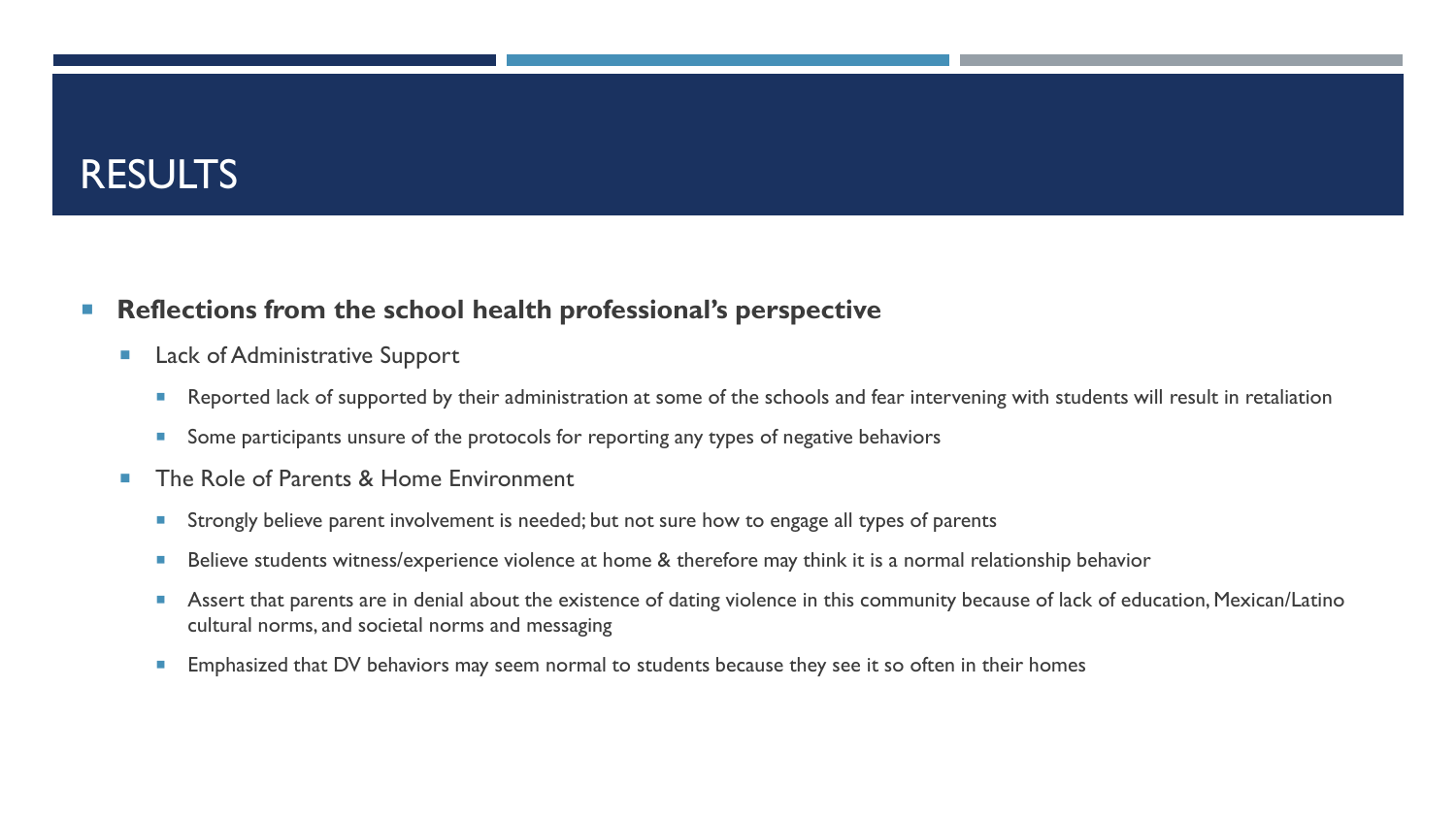

*"Minimum crisis center intervention is needed. People don't realize how important the initial reactions needs to be; we are the 1st line responders for a lot of the students we serve"*

*"Prevention needs to start in elementary – that's when they [students] first start looking into relationships and thinking about it; even the younger students are seeing it in their home*"





*"Teachers need to have better resources & if people don't know where to go, they are going to hurt the students because they are not going to be able to provide. This culture places high respect on teachers"*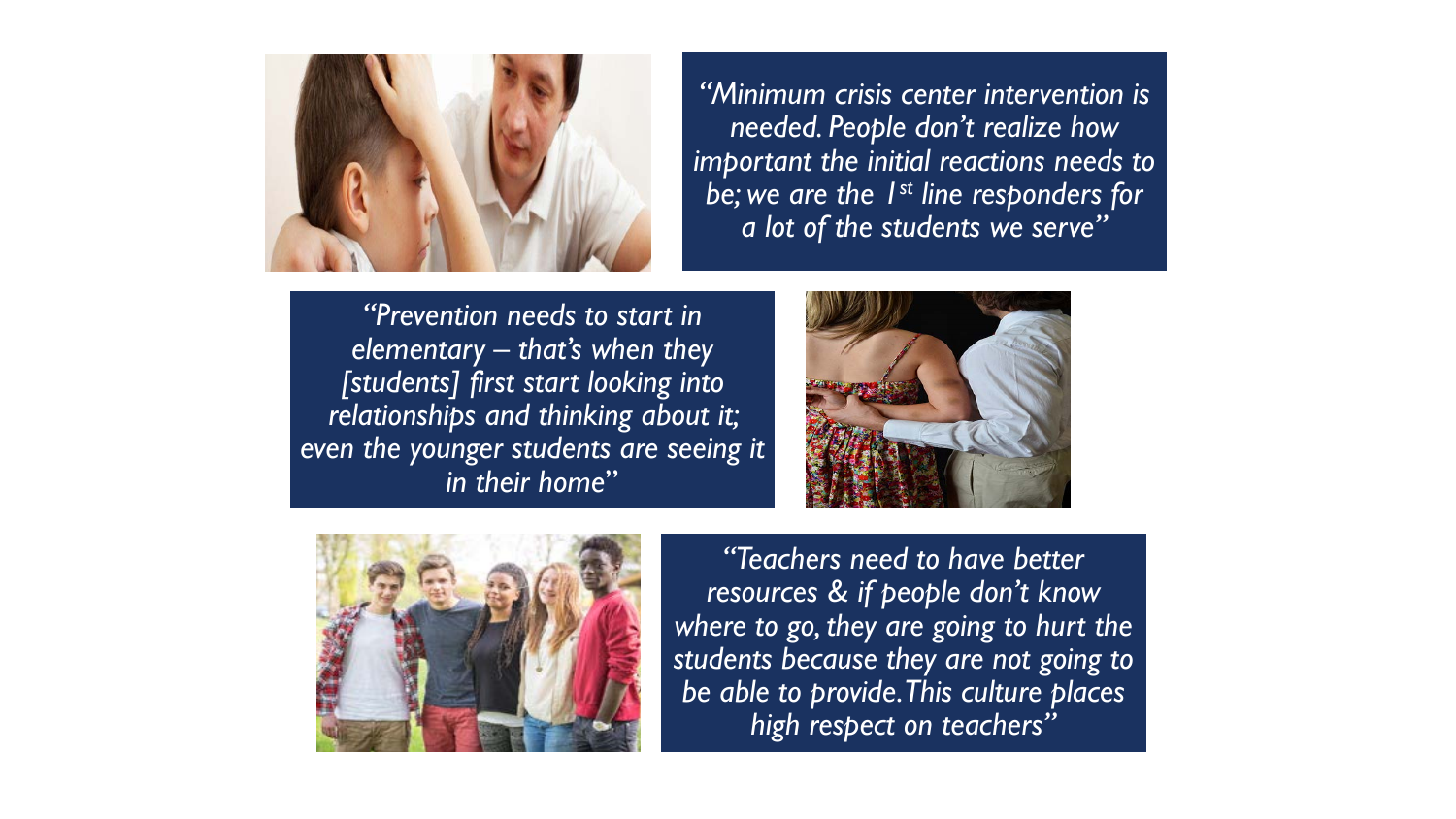### **DISCUSSION**

- Dating Violence Prevention efforts are desired by school health professionals.
- **There are passionate individuals willing to serve and** work with schools to implement Dating Violence Prevention programs.
- **Community wide initiatives with an ecological** approach may have a greater impact than program based initiatives focused on the individual.
- **E** Limitations of the Study
	- Results from this investigation cannot be generalized to broader audience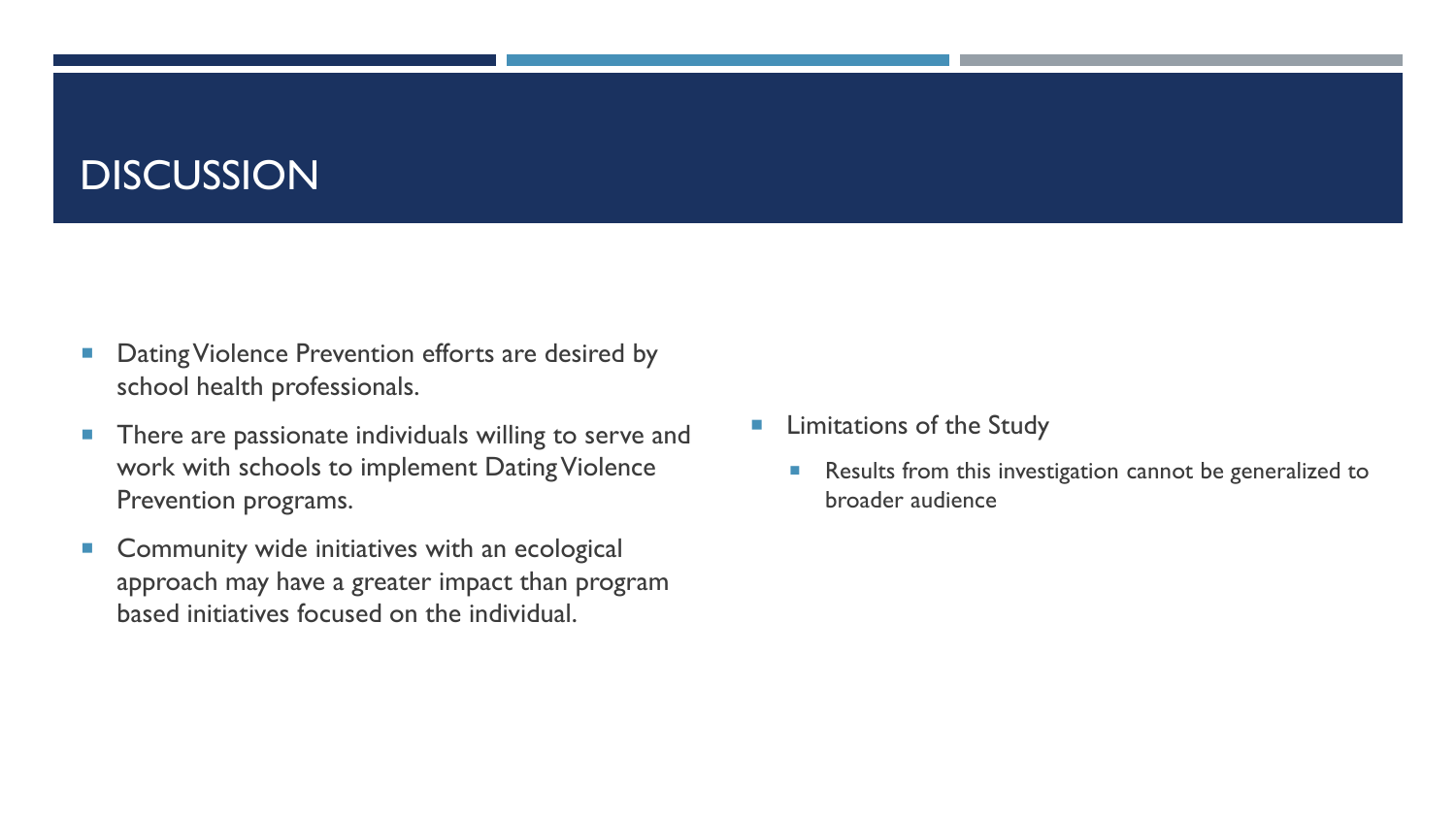## IMPLICATIONS FOR SCHOOL HEALTH

- **School health professionals have a role in the Dating Violence Prevention programs.** 
	- **There are several individuals involved in the WSCC model who can make an impact.**
- **Utilized these facilitated discussions to make future curriculum decisions and training decisions.**